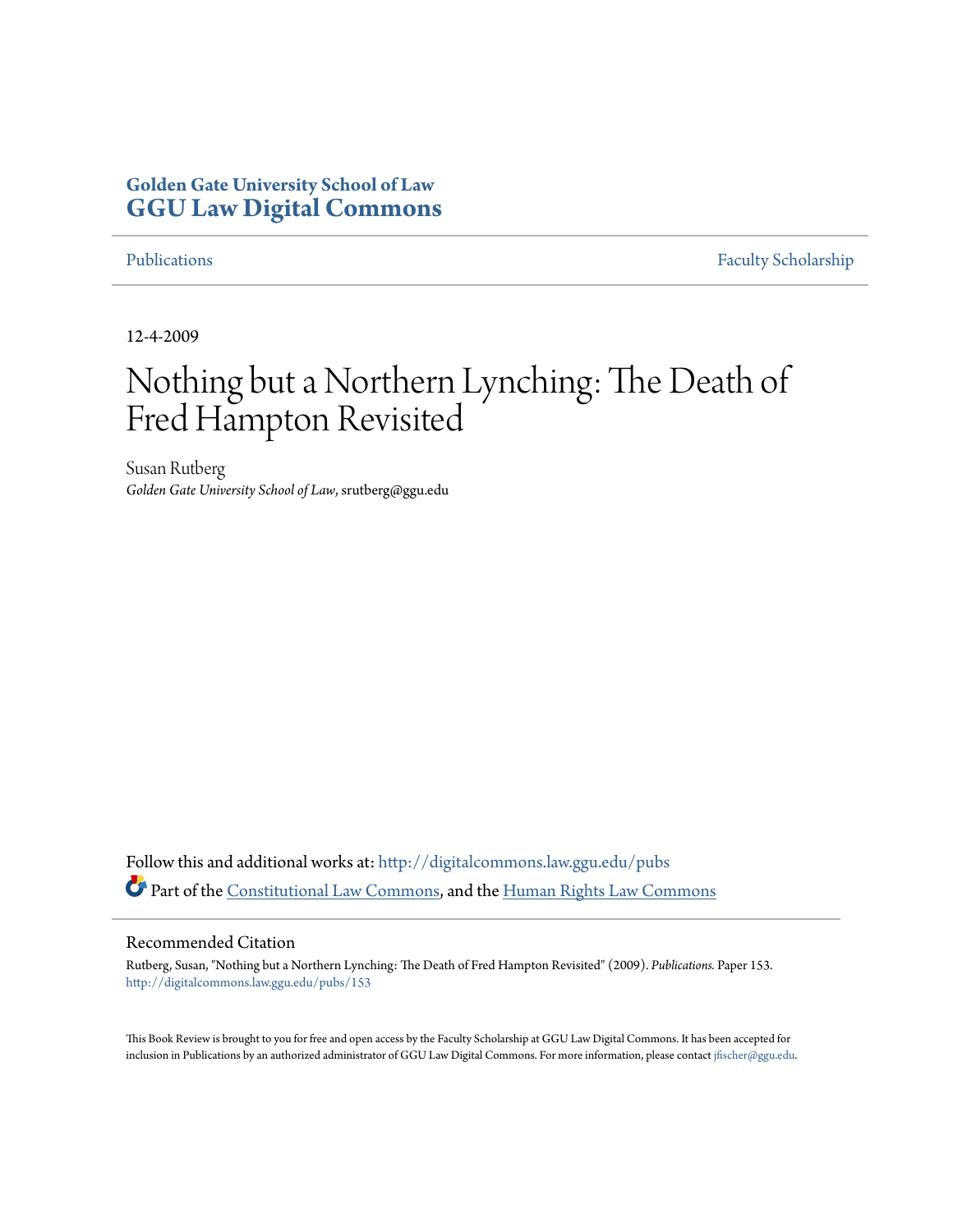Professor of Law at Golden Gate University in San Francisco

Posted: December 4, 2009 09:16 AM

# Nothing but a Northern Lynching: The Death of **Fred Hampton Revisited**

Forty years ago, on December 4, 1969, 21-year-old Fred Hampton, a charismatic leader of the Illinois Black Panther Party, was murdered as he slept in his home on Chicago's West Side. Shortly before dawn, fourteen armed police officers, ostensibly serving a search warrant, shot nearly one hundred rounds of ammunition into his apartment, killing Hampton and twenty-two year old Mark Clark and wounding several other young members of the Black Panther Party. *The Assassination of Fred Hampton: How the FBI and the Chicago Police Murdered a Black Panther*, by Jeffrey Haas, tells the story of the 13 year legal battle that eventually uncovered a conspiracy between the FBI, the Illinois State's Attorney's office, and the police, to kill Fred Hampton and destroy the Black Panther Party.

Jeffrey Haas was one of the lead lawyers representing the Hampton and Clark families and those who survived. In a riveting memoir that reads like a docudrama, Haas introduces the reader to the politics of the late 1960s and to young Fred Hampton, a magnetic public speaker and community organizer. Haas then provides a play by play history of the tensions between the Black Panther Party and the police, and a guide through the labyrinthine twists and turns of the legal struggle waged to avenge Hampton's death.

The book tells an inspiring story of underpaid, indefatigable lawyers who eventually forced powerful government officials to admit a truth they had stonewalled for more than a decade.

His account is one of egregious abuse of power by state, local and federal law enforcement. Haas takes the reader through a series of attempts to whitewash the illegal conduct of the law enforcement officials who staged and carried out the raid. State's Attorney Edward Hanrahan charged the survivors of the raid with attempted murder of the police. An internal police department investigation exonerated the officers who shot Hampton and Clark; the Cook County Coroner ruled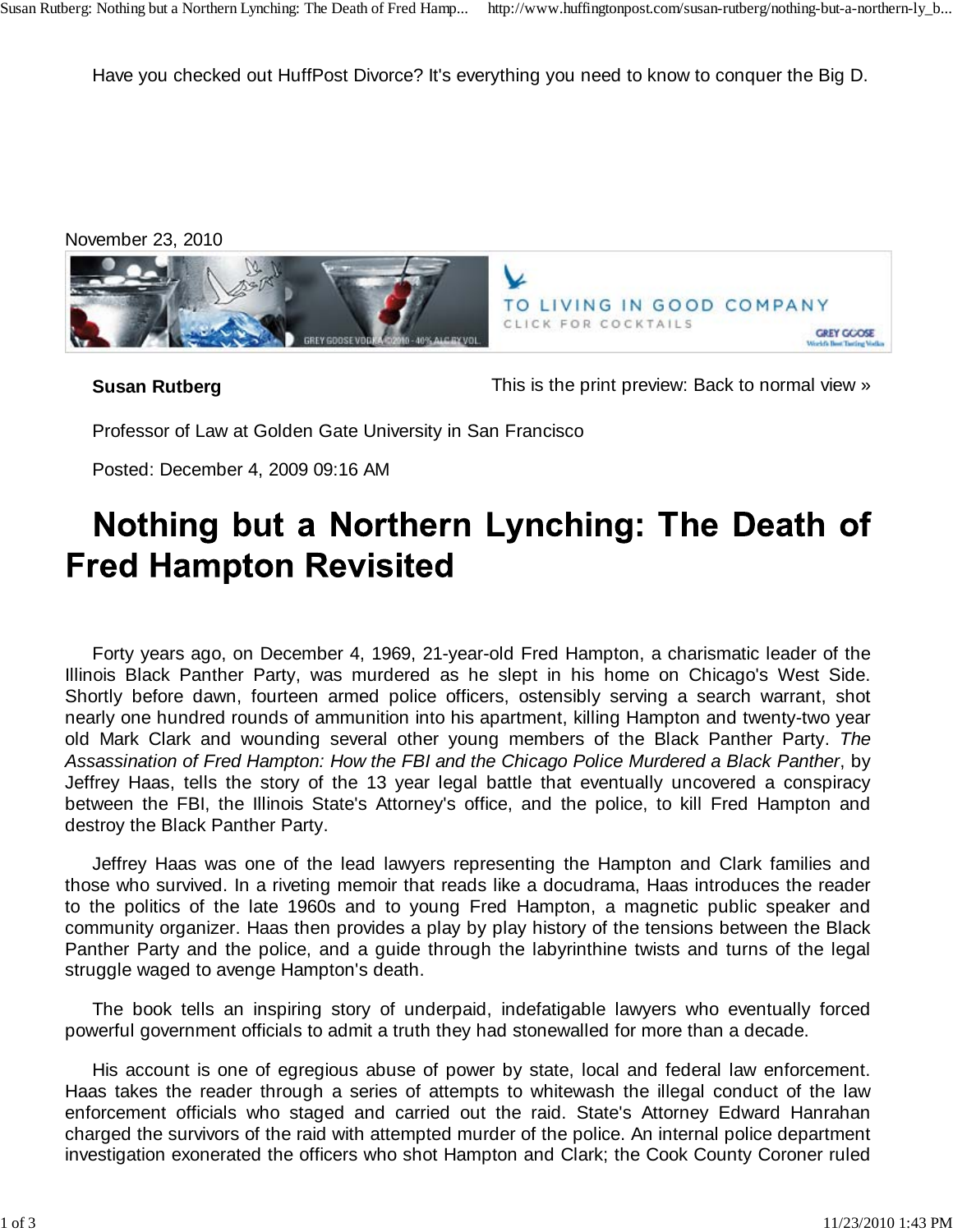Hampton's death justifiable homicide. Later, a federal grand jury refused to indict the police or State's Attorney Hanrahan, even though it issued a report containing damning evidence that the police shooting was unprovoked by the Panthers.

The court dismissed Hanrahan's charges against the survivors in the face of the physical evidence. All but one of the 90 plus bullets came from police weapons and had been shot into the apartment, and Hampton had been shot at close range, with two bullets to the head. Yet, as Haas explains, the dismissals of criminal charges against them brought the surviving Panthers, and the Hampton and Clark families, no closer to justice.

Outraged civil rights leaders and community members demanded that those who killed Hampton and Clark should be held accountable. As one elderly woman put it after viewing the blood-soaked mattress where Hampton was slain, "this was nothing but a Northern lynching."

Haas and his colleagues at the People's Law Office filed a federal civil rights suit on behalf of the Hampton and Clark families and the raid's survivors. The judge threw their case out of court. While that decision was on appeal, continuing pressure from the community and the press prompted the Chief Criminal Court Judge to appoint a special prosecutor, respected Chicago attorney Barnabas Sears. Haas writes that when Sears sought indictments against the State's Attorney and the police, the judge who had hired him ordered the indictments sealed and cut off his funds. Only after an appellate court intervened were these indictments unsealed. Three years after Hampton and Clark's deaths, the independent prosecutor indicted the police and State's Attorney Hanrahan, albeit for "obstruction of justice" rather than murder.

As Haas tells it, throughout this ordeal of justice delayed and denied, he and his law partners took heart from one of Fred Hampton's speeches: "If you dare to struggle, you dare to win. If you dare not struggle, then damn it, you don't deserve to win."

And struggle they did. Just when the reader begins to hope that the bad guys will finally get their due, Haas shows us how difficult it was for the truth to emerge in the face of persistent government denials. In the criminal trial against the police and State's Attorney Hanrahan, lawyers for the indicted officials focused almost entirely on the purported violence and anti-police rhetoric of the Black Panther Party, rather than on the evidence against their clients. Ruling that the prosecution had provided "insufficient evidence" of a conspiracy, the judge found all the law enforcement defendants not guilty. The acquittals came just a few days before an election in which State's Attorney Hanrahan was trying to keep his job. The only solace the Panther families and their lawyers could take from this turn of events was that Chicago voters threw Hanrahan out of office.

Back in court on a civil rights complaint reinstated by the Seventh Circuit Court of Appeals, Haas and the team of largely unpaid lawyers and students faced an uphill battle. The defendants were represented by high-priced lawyers paid at public expense and the judge was openly hostile to the plaintiffs.

After several more years, another dismissal and another appeal, Haas and his colleagues finally gained access to the evidence that the FBI had buried for so long. The judge granted a hotly contested discovery motion for material about the FBI's covert intelligence program and the FBI eventually turned over more than five hundred boxes of documents in response.

Painstaking review of the discovered documents turned up proof that the FBI had planted an informant in the Black Panther Party and had concealed that information from all the previous investigations and trials. The FBI's informant, William O'Neal, was Hampton's trusted friend and bodyguard, and ironically, the person in charge of security for the Panthers on the night of the